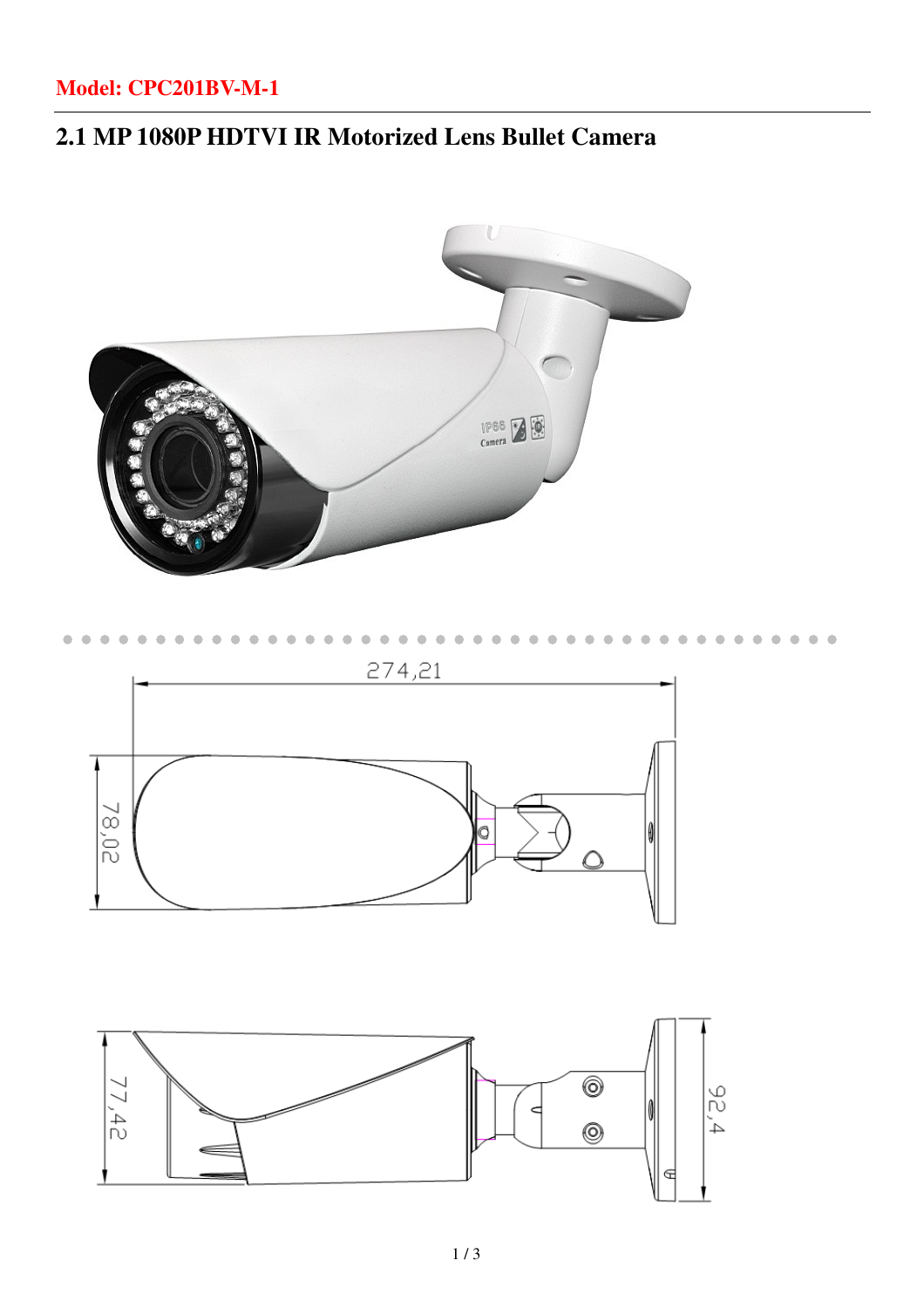

× ×  $\sqrt{2}$ 

#### **Features:**

j

- 1/2.9" 2.1 Mega Pixels Sony IMX322 CMOS sensor
- $\div$  Full HD resolution 1920 x 1080P
- Ultra low illumination 0.017Lux
- $\div$  Up to 500M long distance and real time monitoring
- HD-TVI and CVBS dual output simultaneously
- $\bullet$  OSD menu control up the coaxial cable via DVR (UTC)
- Day/Night (ICR), AWB, AGC, BLC, 2D/3D-DNR
- WDR, Slow-Shutter, Smart IR, Sens up, Defog
- Motion Detection, Privacy Mask, Mirror, Digital Zoom
- $\div$  Lightning protection
- Strong water-proof housing, IP66
- 42 pcs φ5 IR Leds, IR distance 30-40 meters
- $\bullet$  Motorized HD 2.8 12 mm AF lens

### OPTIONAL JUNCTION BOX - Bracket (HZ55)